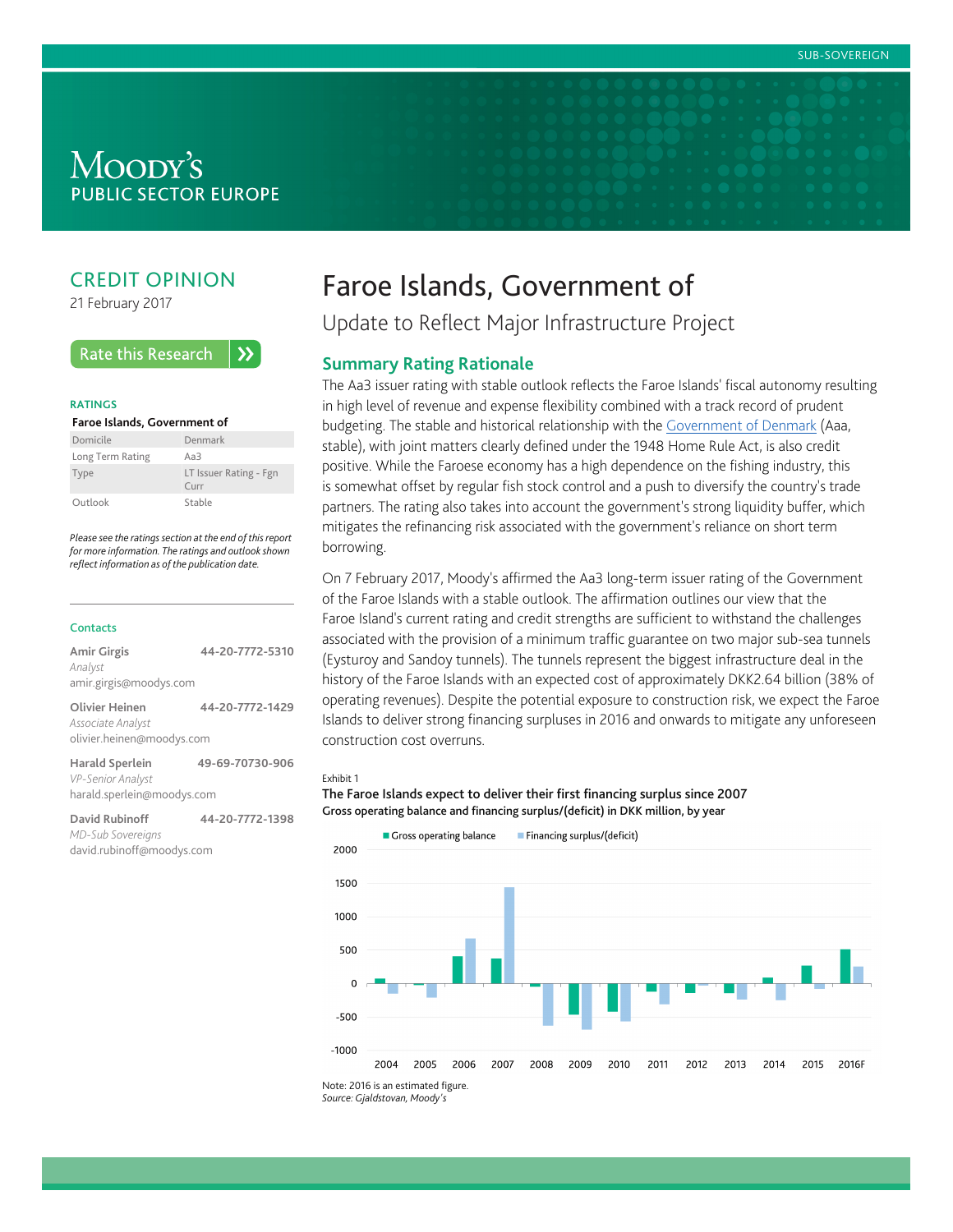## **Credit Strengths**

- » Fiscal autonomy allows for revenue and expenditure flexibility
- » Reforms will improve long term public finances
- » Stable relationship with the Kingdom of Denmark (Aaa, Stable)
- » Delivery of positive financing surplus
- » Large liquidity buffer mitigates refinancing risk

# **Credit Challenges**

- » Faroese economy dependence on fishing and fish farming sector
- » High debt levels expected to remain flat
- » Major infrastructure project guarantee exposes government to a contingent liability
- » Refinancing risk due to debt structure and reliance on short term borrowing

### **Rating Outlook**

The stable outlook reflects the successful implementation of a long term deficit reduction plan, improved macroeconomic metrics and a stable relationship with the Kingdom of Denmark.

# **Factors that Could Lead to an Upgrade**

A combination of the following could have positive rating implications:

- » A return to long-term structurally balanced budgets
- » Steady reduction in debt to pre-recession levels
- » Reduced reliance on short-term borrowing

### **Factors that Could Lead to a Downgrade**

One or a combination of the following could have negative rating implications:

- » A weakening of the Faroe Islands' relationship with Denmark
- » An adverse shock impacting the Faroese fishing industry
- » Materially increased debt levels above current projections
- » Increased contingent liabilities via additional government guarantees
- » Construction risk from the infrastructure project resulting in significant project cost overruns

This publication does not announce a credit rating action. For any credit ratings referenced in this publication, please see the ratings tab on the issuer/entity page on www.moodys.com for the most updated credit rating action information and rating history.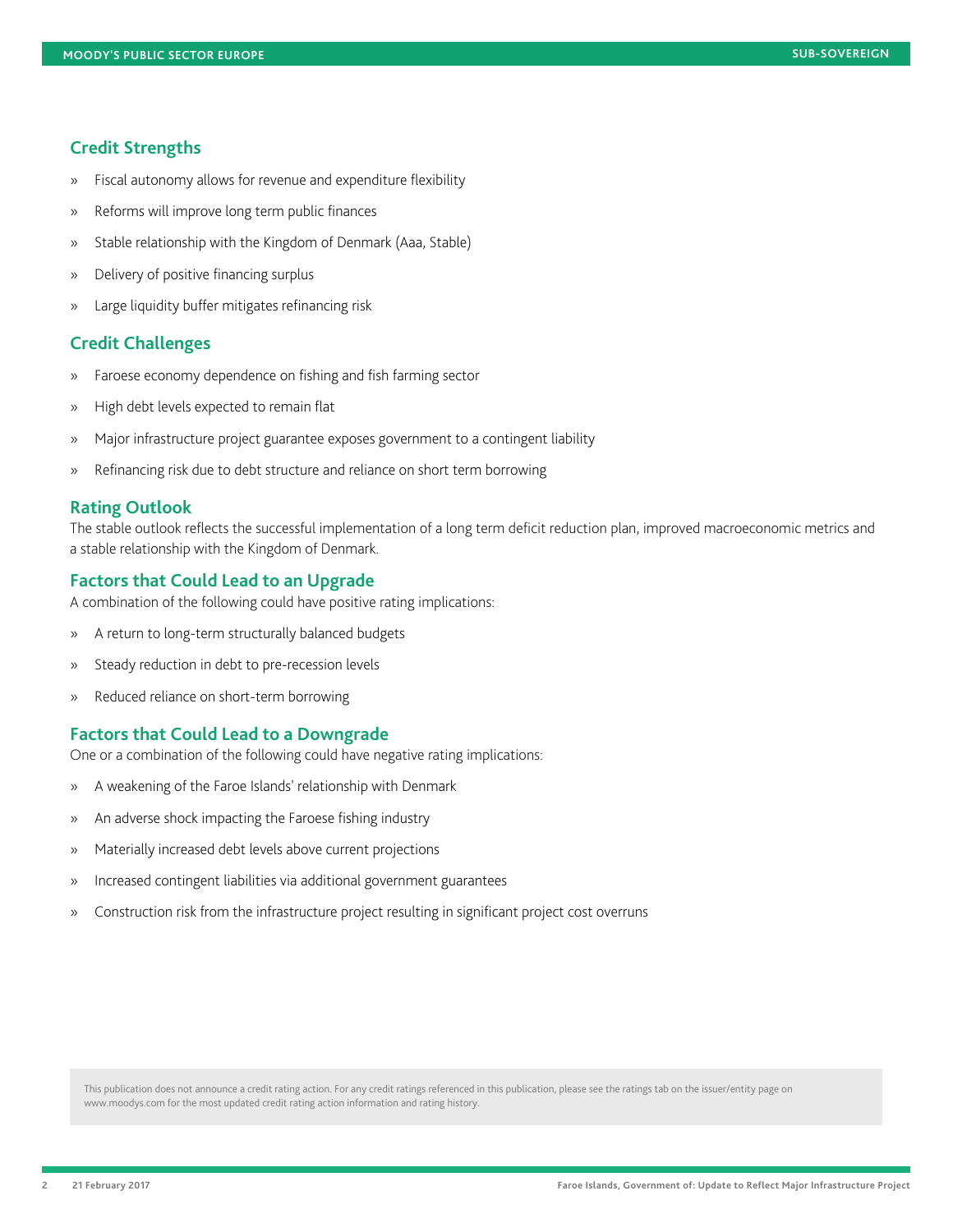# **Key Indicators**

#### Exhibit 2

| <b>Faroe Islands, Government of</b>                       |        |        |        |        |        |       |
|-----------------------------------------------------------|--------|--------|--------|--------|--------|-------|
|                                                           | 2011   | 2012   | 2013   | 2014   | 2015   | 2016F |
| Interest Payments/Operating Revenue (%)                   | 3.0    | 3.0    | 2.3    | 1.8    | 1.6    | 0.9   |
| Accrual Financing Surplus (Requirement)/Total Revenue (%) | $-5.3$ | $-5.6$ | $-3.8$ | $-3.8$ | $-1.2$ | 3.7   |
| Gross Operating Balance/Operating Revenue (%)             | $-2.0$ | $-2.4$ | $-2.4$ | 1.4    | 4.1    | 7.5   |
| Net Direct and Guaranteed Debt/Operating Revenue (%)      | 104.6  | 106.3  | 109.8  | 104.6  | 107.2  | 100.2 |
| Short-term Gross Direct Debt/Gross Direct Debt (%)        | 34.4   | 30.8   | 19.9   | 40.2   | 29.7   | 36.1  |
| Intergovernmental Transfers/Operating Revenue (%)         | 13.6   | 13.5   | 13.9   | 12.7   | 14.0   | 13.4  |
| Real GDP growth (%)*                                      | 0.1    | 0.9    | 8.2    | 6.9    | 8.1    | 8.8   |

\* The Faroe Islands do not have a GDP deflator. Instead, the Consumer Price Index (CPI) in the Faroe Islands is used to calculate real GDP growth. *Source: Moody's*

# **Detailed Rating Considerations**

The rating assigned to the Faroe Islands combines (1) a baseline credit assessment (BCA) of a2, and (2) a strong likelihood of extraordinary support coming from the [Government of Denmark](https://www.moodys.com/credit-ratings/Denmark-Government-of-credit-rating-230700) (Aaa, stable).

### **Baseline Credit Assessment**

## **FISCAL AUTONOMY ALLOWS FOR REVENUE AND EXPENDITURE FLEXIBILITY**

The Faroe Islands consist of 18 islands located in the Atlantic Ocean, between Scotland and Iceland with a population of approximately 49,000 inhabitants. While part of the Kingdom of [Denmark](https://www.moodys.com/credit-ratings/Denmark-Government-of-credit-rating-230700) (Aaa, Stable), the Faroe Islands are governed by the Home Rule Act, which gives the Faroese government full powers to set its tax rates and fees. This broad control over revenue supports Faroese financial flexibility; approximately 90% of the Faroese government's operating revenues are derived from sources under its control. The Kingdom of Denmark provides an annual block grant of DKK700 million which accounts for 10% of the Faroes' operating revenues. This grant is for "Joint Matters" that have not been transferred to Faroese control (see below for relationship with Denmark).

The Faroese government has in the past implemented substantial cuts in spending when required. During the banking crisis of the early 1990s, the government demonstrated its expenditure flexibility by reducing expenditure by 15% in just two years. However, following the global economic crisis in 2008-09, instead of spending cuts, the government used their autonomy and opted for a loose fiscal policy. This policy choice was able to support the economy as demonstrated in Exhibit 3, which shows that unemployment in the Faroe Islands is currently low, edging below the Danish national average since the end of 2013.

#### Exhibit 3

Faroese unemployment has fallen after peaking in 2011 and is now below the Danish rate Unemployment as a % of labour force by country, by year



Note: Figures are seasonally adjusted.

*Source: Statistics Denmark, Hagstova Foroya (Statistics Faroe Islands)*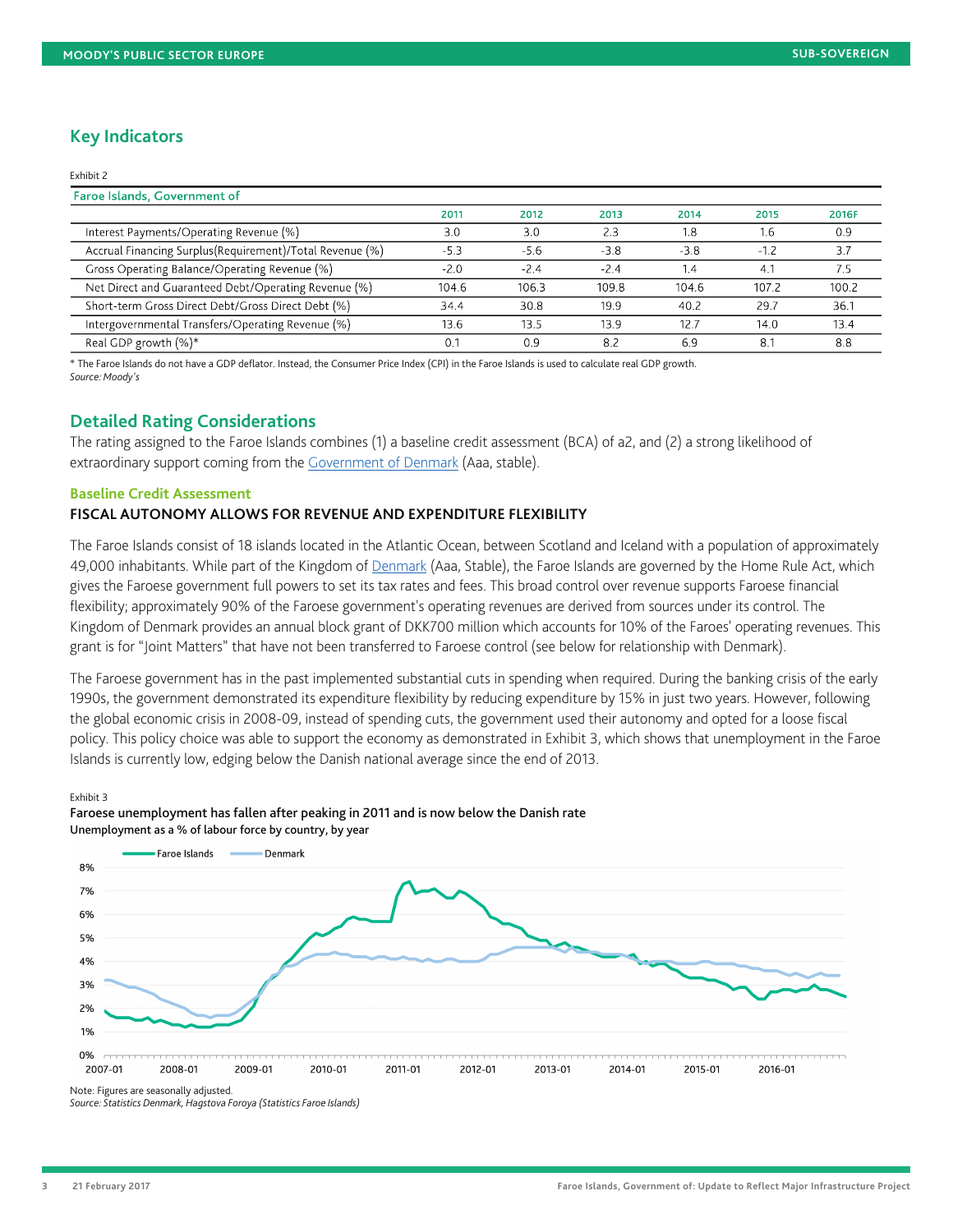<span id="page-3-0"></span>This choice of expansionary spending was effective at stimulating the Faroese economy. More recently, as the Faroese economy has entered a stage of recovery (average real GDP growth<sup>[1](#page-9-0)</sup> of 8.0% between 2013-2016F), GDP per capita has improved substantially and is anticipated to surpass the Danish GDP per capita in 2016 (see Exhibit 4).

#### Exhibit 4





### **REFORMS WILL IMPROVE LONG TERM PUBLIC FINANCES**

The government has pledged to deliver fishing and pension reforms that will enhance and sustain the government's long term public finances. The fishing reform is expected to introduce legal and administrative frameworks to promote equal rights and wider access to the fish stock while increasing government revenue. This fishing reform is expected to be implemented before January 2018 as existing fishing rights are set to expire by the end of 2017. We expect the government to introduce an auction-based market system, and this should result in additional revenue uplift when compared with the existing allocation model. The existing fishing fees model generated DKK213 million in fishing fees in 2016, a level deemed well below market value. Future fishing rights could generate up to double the amount under a new market based model. This revenue uplift would be credit positive and has prudently not been incorporated in the government's future budget plans.

<span id="page-3-1"></span>In addition, pension reforms aim to control public pension liabilities in the medium and long run. All citizens will be expected to pay in at least 3% of their income into a pension scheme starting in 2017, after which contributions will increase every year by 1% until 2029. This means that by [2](#page-9-1)029, all citizens will pay at least 15% of their income into a pension scheme<sup>2</sup>, helping reduce the public pension liability. The government's pension reform work is ongoing and potentially includes an increase to the retirement age as well (currently at 67 years).

<span id="page-3-2"></span>The Faroe Islands are introducing tax reform and are considering municipal reforms. The islands' 29 municipalities vary widely in terms of size, from fewer than 50 inhabitants to approximately 20,000, with some including Klaksvikar and Torshavnar delivering strong surpluses, while others like Runavikar realising budget deficits. Tax reform and an equalisation system similar to that seen in other Nordic countries could be credit positive<sup>[3](#page-9-2)</sup>.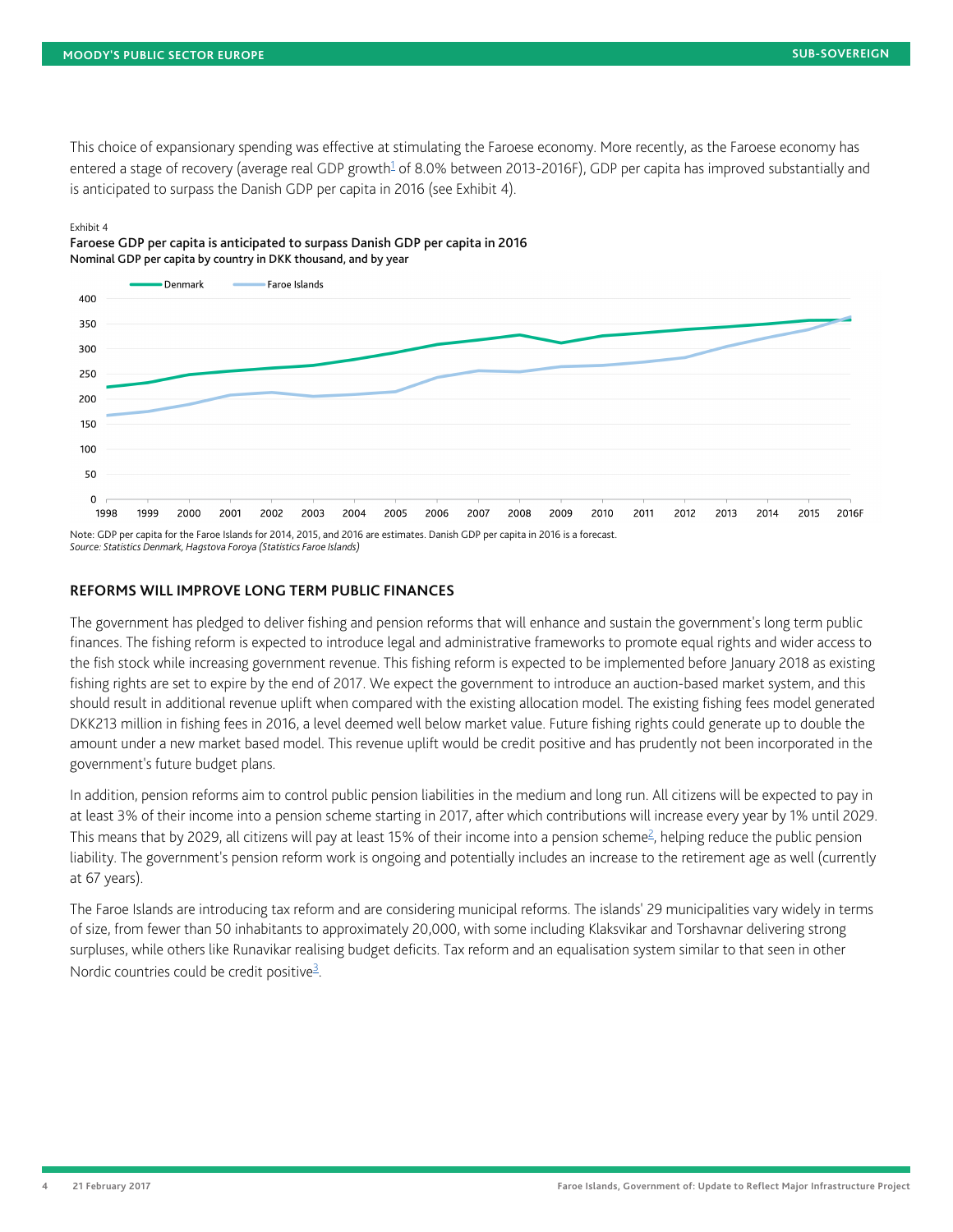### **STABLE RELATIONSHIP WITH THE KINGDOM OF DENMARK**

The Faroese relationship with Denmark (Aaa, Stable) is stable. In 1948, the Faroe Islands were granted Home Rule, and in 2005 it gained further authority over matters described below.

<span id="page-4-0"></span>The Faroese control "Special Matters" covering the economy, finances (independence to raise taxes), industry, foreign trade, mineral rights, and the education system<sup>[4](#page-9-3)</sup>. "Joint Matters" are administered by the Danish government according to the laws of the Kingdom of Denmark, although some may be wholly or partly assigned to the Faroe Islands, or undertaken by Danish and Faroese authorities jointly. Currently, matters under the Danish realm comprise the police force, judicial system and banking supervision.

The Faroe Islands elect their own parliament (Lagtinget) and the islands are governed by the Faroese government (Landsstyret), which is responsible for their own finances. In addition, the Faroe Islands have two seats in the Danish parliament, which historically has had some influence in Danish politics, particularly in parliaments with thin majorities. As previously mentioned, Denmark provides an annual block grant to the Faroe Islands. Historically this grant played a bigger role in the Faroese government's finances but now represent 10% of operating revenue. The grant is intended and indeed is spent on social welfare, schools and health sectors, though the Faroese government does maintain freedom over how the grant is used.

If the Faroe Islands were to choose to separate from Denmark, a referendum would be assumed. The debate over independence has received less attention in recent years. The general elections held in September 2015 resulted in a Social Democrat led coalition, which sees the link with Denmark as favourable. We do not expect any changes toward independence in the medium term, and such a transition would be gradual. Nevertheless, although deemed unlikely, any push for separation from Denmark would exert downward pressure on the credit.

### **DELIVERY OF POSITIVE FINANCING SURPLUS**

The Faroe Islands forecast a strong increase in its gross operating surplus to DKK512 million in 2016 from DKK269 in 2015, which supports the return to a positive financing surplus. This operating balance amounts to 7.5% relative to operating revenues (Exhibit 1), a considerable improvement from its 2012-2016 average of 1.6%. This performance was the result of an 18% increase in operating revenue between 2011 and 2016, driven by direct tax growth, while operating costs only increased by 7% over the same time frame. Meanwhile, the government seeks to cut capital expenditures in 2016 to DKK330 million, a reduction of approximately 5% compared to the average yearly spend over the last three years (DKK347 million), as the government nears the end of its 2011-2016 fiscal deficit reduction programme. The improvement in gross operating balance, coupled with decreasing net capital expenditures, is expected to generate a financing surplus of DKK254 million in 2016 (see Exhibit 1), the first realised surplus since 2007.

### **LARGE LIQUIDITY BUFFER MITIGATES REFINANCING RISK**

The Faroe Islands have a large liquidity reserve, amounting to DKK2.8 billion (41% of operating revenues) in December 2016. According to internal best practice, this reserve is only to be used during times of heightened market stress - if the reserve is drawn upon and drops below 15% of GDP, it is expected to be addressed and again reach internal limits during the next borrowing round. In 2016, the liquidity reserve represented 15.6% of Faroese GDP. The reserve amount exceeds necessary borrowing requirements in any single year and this mitigates the refinancing risk associated with their reliance on short term borrowing (see section "Refinancing risk due to debt structure and reliance on short term borrowing"). The liquidity pool is sufficient to cover scheduled debt repayments for the next two years. The fund is invested in a portfolio of highly rated securities with investments being spread across various assets classes with defined limits in order to maximise the returns. At least 70% of the total liquidity pool is invested in Aaa bonds.

# **FAROESE ECONOMY DEPENDENCE ON FISHING AND FISH FARMING SECTOR**

The Faroese economy continues to rely on the fishing industry with fishing accounting for nearly 20% of national GDP and for an estimated 96% of total exports in 2016. This high exposure introduces economic volatility as the economy is susceptible to exogenous factors. The variability in fish prices, factor inputs such as oil prices, and the risks of stock depletion would have a direct impact on the Faroese economy. Over the last years, a combination of high global demand and low oil prices has benefited the Faroese fishing sector, and indirectly government receipts. This has particularly been true for the pelagic and fish farming industries which have grown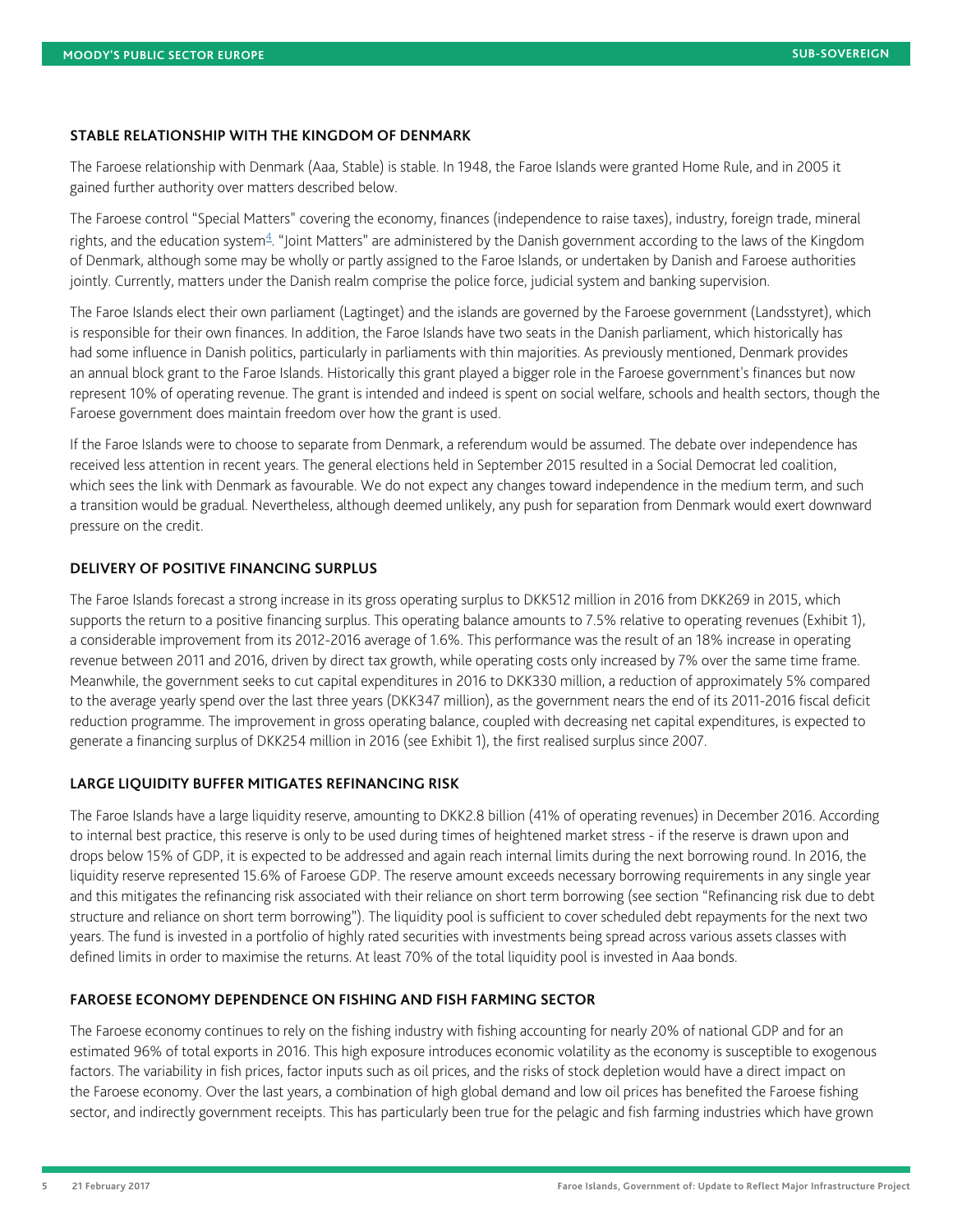substantially and have contributed to the economic growth of the country. Meanwhile, the traditional demersal fishing industry (cod, haddock, etc.) has remained stagnant due to low stock levels.

#### Exhibit 5

Faroe Islands have been diversifying their export partners Share of exports to destination by percentage, by year



*Source: Hagstova Foroya (Statistics Faroe Islands)*

The Faroes have also increased trade with non-EU countries as can be seen in Exhibit 5 above, which shows how the share of exports to non-EU countries have for the first time surpassed their EU trade partners in 2015. We view the diversification in both fish species and trade partners as a partial mitigant to the concentration risk as it reduces exposure to species-specific shocks and potential trade sanctions.

# **REFINANCING RISK DUE TO DEBT STRUCTURE AND RELIANCE ON SHORT TERM BORROWING**

The Faroe Islands has a high proportion of debt coming due in any one year. In 2016, the Faroe Islands paid a mandatory scheduled repayment of DKK 1.36 billion, financed primarily through new borrowings of DKK 1.35 billion. The government also has rolling shortterm creditor debt that is repaid each year. At FYE2016, short-term gross direct debt as a percentage of gross direct debt stood at 36.1%, increasing from 29.7% in 2015 as the mandatory debt repayment in 2016 was relatively high (2015: DKK 0.89 billion). The Faroe Islands' average maturity of its outstanding debt is between two to three years, a level we consider exposes the Faroes to refinancing risk. However, this has allowed the Faroe Islands to benefit from the current low rate environment with spreads as low as 0.25% over 5-year DKK swap in June 2016. Mitigating the refinancing risk is the Faroe Islands' liquidity buffer currently at DKK2.8 billion or 15.6% of GDP (see section titled "A large liquidity buffer which mitigates refinancing risk") which could cover the scheduled repayments coming due over the next two years.

### **INCREASED DEBT LEVELS EXPECTED TO REMAIN FLAT**

The Faroese government's expansionary fiscal policy following the financial crisis has resulted in increased debt levels. The government largely issued debt to finance large scale infrastructure projects, spending an average of DKK269 million per year on fixed capital construction between 2012-2016, 50% higher than the pre-crisis average annual spend of DKK179 million (between 2003-2007). As a result of ongoing financing deficits since 2007, net direct and indirect debt as a percentage of operating revenue is expected to reach 100% in 2016 from 62% in 2007. While we had anticipated the Faroese government's debt burden to trend downwards over the next five years, the introduction of a guarantee on a major infrastructure project (see section "Major infrastructure project guarantee exposes government to a new contingent liability") has negatively affected our debt projections as we attempt to capture the underlying construction risk that the Faroese government has underwritten.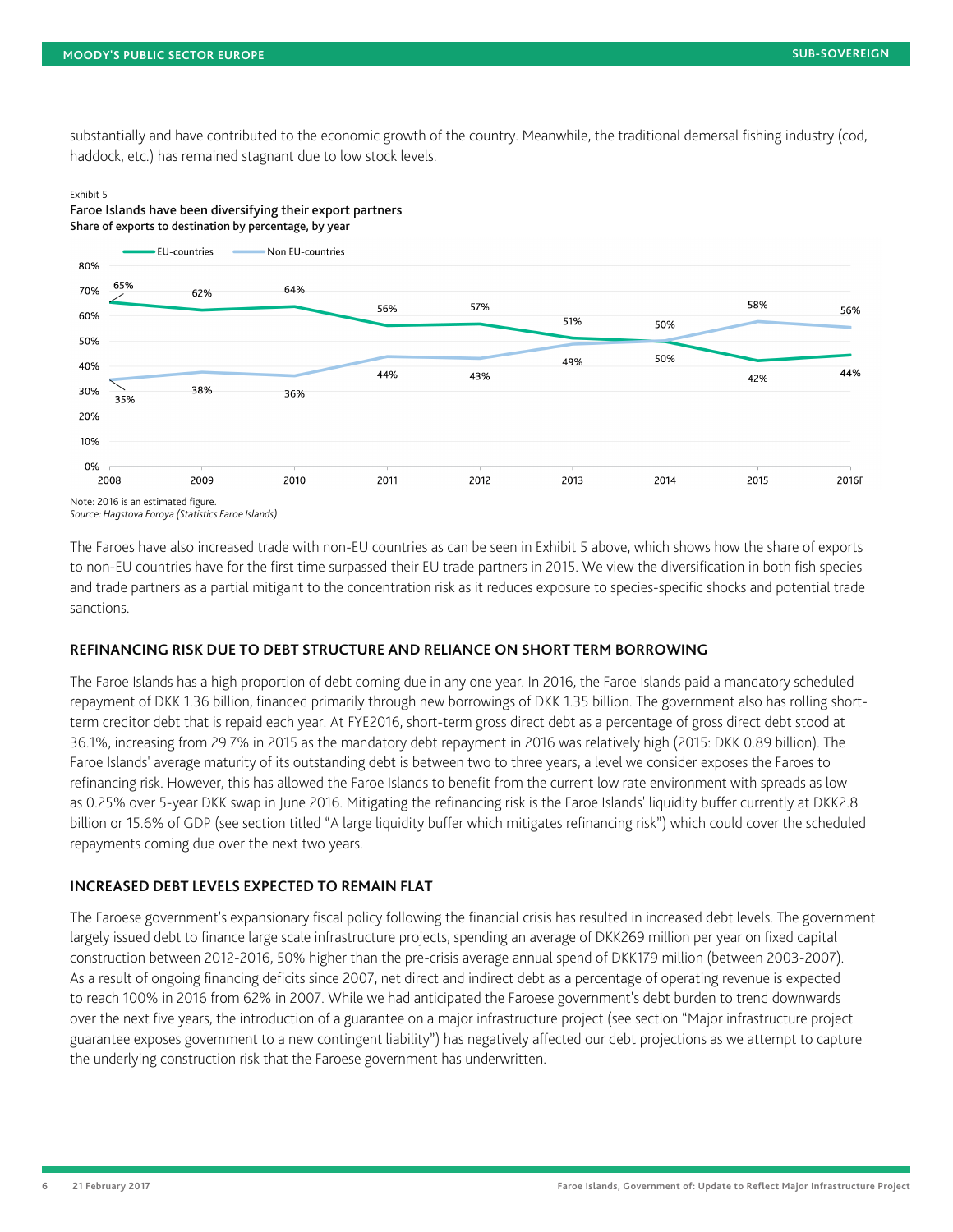#### Exhibit 6

The Faroese government's total debt portfolio of DKK8.4 billion is made up primarily by direct debt Total direct and indirect debt in DKK million, 2016F



#### *Source: Moody's*

Exhibit 6 above shows the direct and indirect debt portfolio as of 2016. The Faroese government has guaranteed an unfunded pension liability of approximately DKK0.92 billion under Foroya Livstrygging (LIV) and this is therefore included in our indirect debt calculations. The previously outlined pension reforms are not expected to impact this government exposure, which was fully self-funded up to 2008. Since the onset of the financial crisis and the subsequent low interest rate environment, LIV's self-funding ratio has fallen below 100%. Although part of our debt calculation, it is important to note that the government will not be exposed to any of LIV's liabilities before their own assets are fully depleted. With a current asset base of DKK2.1 billion, we expect that this will take 20-25 years to be depleted. We will continue to monitor the progress of this off balance sheet scheme, as it impacts the government's total debt metrics over the long run. Municipal debt is considered self-supporting as the government does not provide a guarantee on their debt and they may only incur a total debt burden up to their level of total tax income in any one year. In addition, the Faroese government benefits from a DKK500 million interest free conditional loan by the Danish government that will be written off in 2018 (as long as the Faroese government does generate income from oil production).

### **MAJOR INFRASTRUCTURE PROJECT GUARANTEE EXPOSES GOVERNMENT TO A CONTINGENT LIABILITY**

By providing a minimum revenue guarantee, the Faroese government has exposed itself to construction and operational risk by underwriting the major infrastructure project that involves two sub-sea tunnels, Eysturoy and Sandoy. The tunnels represent the biggest infrastructure deal in the history of the Faroe Islands with an expected cost of approximately DKK2.64 billion. The financing of the project includes DKK400 million which has been appropriated by the Faroese Government over a ten year horizon, while DKK 2.68 billion was raised as senior secured notes under a special purpose entity. The Faroese government owns 100% of the Project company and is the ultimate sponsor of the project, with the Project company responsible for the construction and operation of the tunnels and roads. The debt drawn for the project is expected to be repaid through toll fees, with the government providing a minimum revenue guarantee that ensures a floor average debt service coverage ratio (ADSCR) of 1.05x at each calculation date throughout the project's debt service timeline.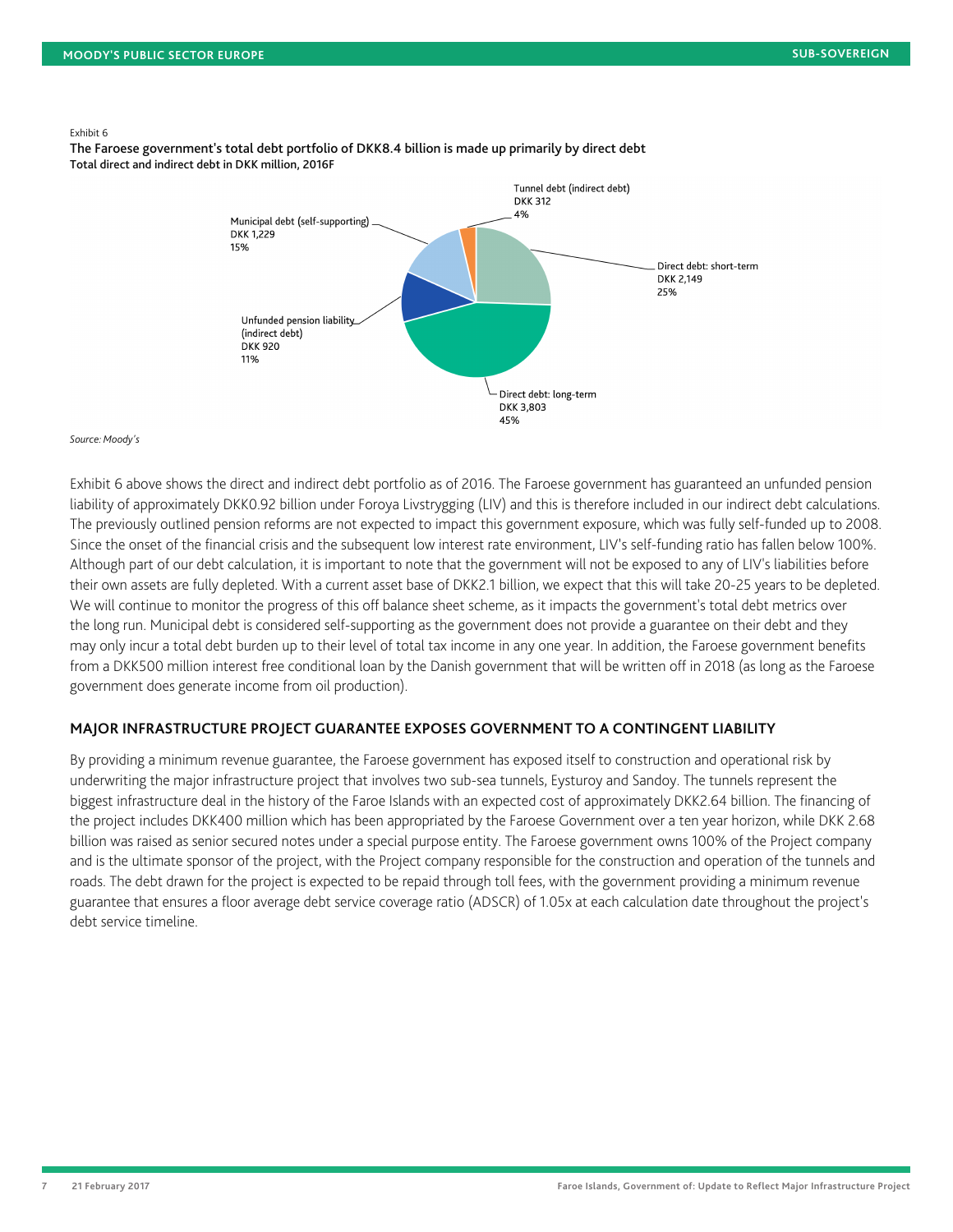#### Exhibit 7

By incorporating the outstanding debt of the project, the government's NDID is expected to remain flat despite previously being anticipated to drop

Net direct and indirect debt as a % of operating revenue by scenario, by year



*Source: Moody's, Faroese Statistical Office*

Taking into account the risk of this project during the construction phase, our debt projections remain flat over the next five years, a trend we had elsewise expected to reverse over the coming years (see Exhibit 7 above). We treat the net debt associated with the tunnel as indirect debt given the wholly-owned Project Company and the minimum revenue guarantee. We note the difference in financial viability between the tunnels, with the future earnings from the Eysturoy tunnel expected to cover the majority of the debt service requirements. The Sandoy tunnel remains financially non-viable on a standalone basis and once operational will only contribute approximately 10% of total combined income over the next 40 years.

### **Extraordinary Support Considerations**

We assign a strong likelihood of extraordinary support from the Kingdom of Denmark, reflecting our assessment that the current relationship with the Kingdom of Denmark is unlikely to change in the medium term and the intensive extraordinary support provided to the islands in response to the financial crisis of the 1990s.

While Denmark has no formal obligation to provide extraordinary support to the Faroe Islands, it has historically supported the Faroese on a number of occasions. In the 1990s, the Faroese government borrowed - largely from Denmark, given the scale of the crisis - in order to fund the nationalisation of Føroya Banki and Sjovinnubankin and to bridge the deficits of the recovery plan. As reforms were established, the Faroese began standalone borrowing, ultimately using these and other funds to repay Denmark. In 2010, Denmark (through Finansiel Stabilitet) also assumed control over EiK, a failing bank with operations in both the Faroes and the Danish mainland. This action is consistent with Denmark being responsible for financial regulation (the banking sector). The relationship with Denmark remains important as a likely source of liquidity support, were independent financing to be tested.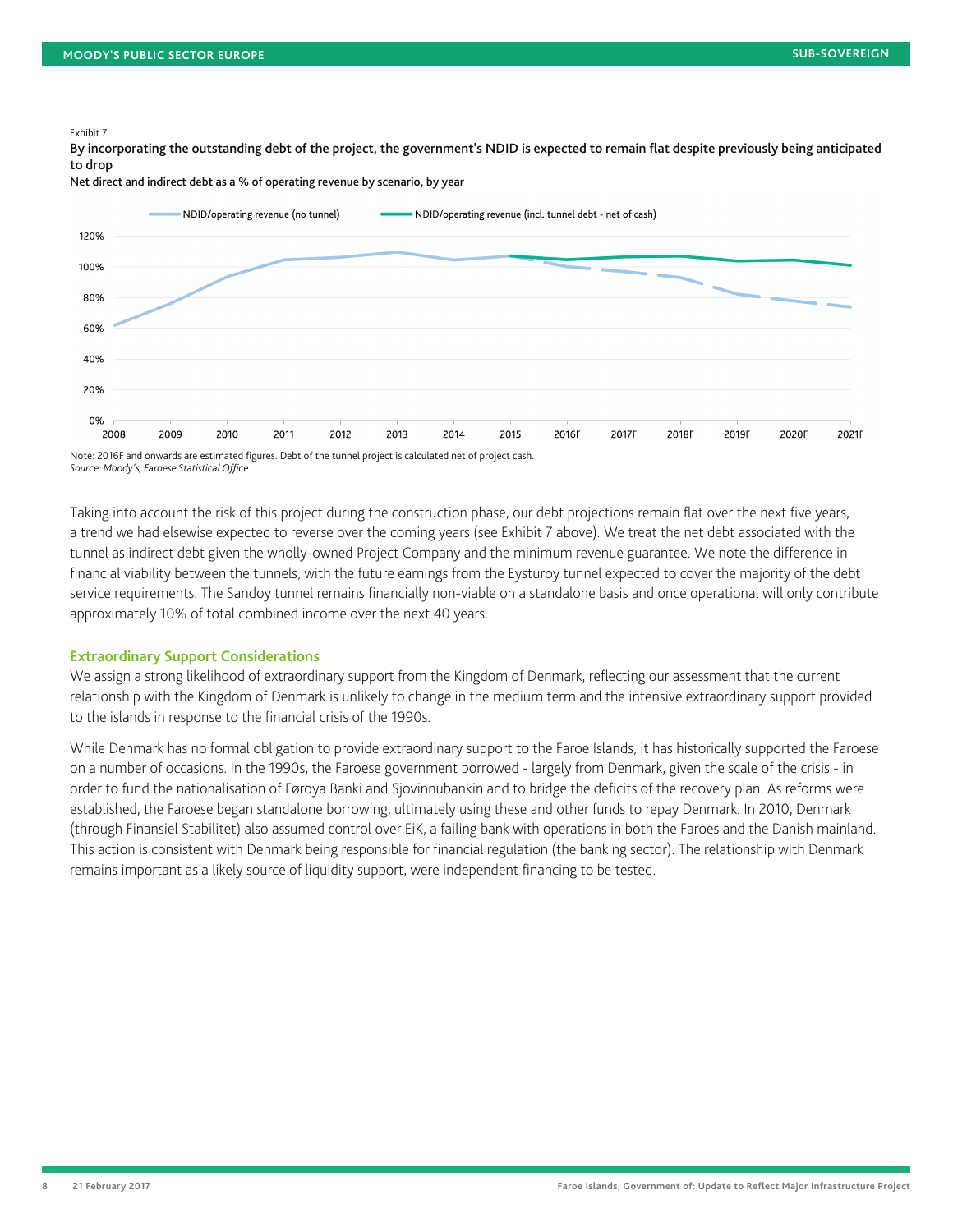# **Rating Methodology and Scorecard Factors**

In the case of the Faroe Islands, the 2015 BCA matrix generates an estimated BCA of aa3 compared to the assigned BCA of a2 by the rating committee. The matrix-generated BCA of aa3 reflects (1) an idiosyncratic risk score of 4 (presented below) on a 1 to 9 scale, where 1 represents the strongest relative credit quality and 9 the weakest; and (2) a systemic risk score of Aaa, as reflected in the sovereign bond rating (Aaa stable). The two notch differential reflects a number of factors not captured in the scorecard including: 1) the Faroese industry's concentration on the fishing sector; 2) Refinancing risk and 3) small population limiting revenue generation.

| <b>Baseline Credit Assessment</b>                        | <b>Score</b>   | Value  | <b>Sub-factor Weighting</b> | <b>Sub-factor Total</b> | <b>Factor Weighting</b> | <b>Total</b> |
|----------------------------------------------------------|----------------|--------|-----------------------------|-------------------------|-------------------------|--------------|
| <b>Scorecard</b>                                         |                |        |                             |                         |                         |              |
| <b>Factor 1: Economic Fundamentals</b>                   |                |        |                             |                         |                         |              |
| Economic strength                                        | $\overline{7}$ | 94.41  | 70%                         | 7.6                     | 20%                     | 1.52         |
| Economic volatility                                      | 9              |        | 30%                         |                         |                         |              |
| <b>Factor 2: Institutional Framework</b>                 |                |        |                             |                         |                         |              |
| Legislative background                                   |                |        | 50%                         | 1                       | 20%                     | 0.20         |
| Financial flexibility                                    |                |        | 50%                         |                         |                         |              |
| Factor 3: Financial Performance and Debt Profile         |                |        |                             |                         |                         |              |
| Gross operating balance / operating revenues (%)         | 5              | 2.40   | 12.5%                       | 4.25                    | 30%                     | 1.28         |
| Interest payments / operating revenues (%)               | 3              | 1.79   | 12.5%                       |                         |                         |              |
| Liquidity                                                |                |        | 25%                         |                         |                         |              |
| Net direct and indirect debt / operating revenues<br>(%) | 7              | 107.24 | 25%                         |                         |                         |              |
| Short-term direct debt / total direct debt (%)           | 5              | 29.74  | 25%                         |                         |                         |              |
| Factor 4: Governance and Management - MAX                |                |        |                             |                         |                         |              |
| Risk controls and financial management                   |                |        |                             | 5                       | 30%                     | 1.50         |
| Investment and debt management                           | 5              |        |                             |                         |                         |              |
| Transparency and disclosure                              |                |        |                             |                         |                         |              |
| <b>Idiosyncratic Risk Assessment</b>                     |                |        |                             |                         |                         | 4.5(4)       |
| <b>Systemic Risk Assessment</b>                          |                |        |                             |                         |                         | Aaa          |
| <b>Suggested BCA</b>                                     |                |        |                             |                         |                         | aa3          |

[Regional and Local Governments](https://www.moodys.com/researchdocumentcontentpage.aspx?docid=PBC_147779), January 2013 (147779)

# **Ratings**

Exhibit 8

| Exhibit 9                              |                       |  |  |
|----------------------------------------|-----------------------|--|--|
| Category                               | <b>Moody's Rating</b> |  |  |
| <b>FAROE ISLANDS, GOVERNMENT OF</b>    |                       |  |  |
| Outlook                                | Stable                |  |  |
| <b>Issuer Rating</b>                   | Aa3                   |  |  |
| Corresponded to the formation Complete |                       |  |  |

*Source: Moody's Investors Service*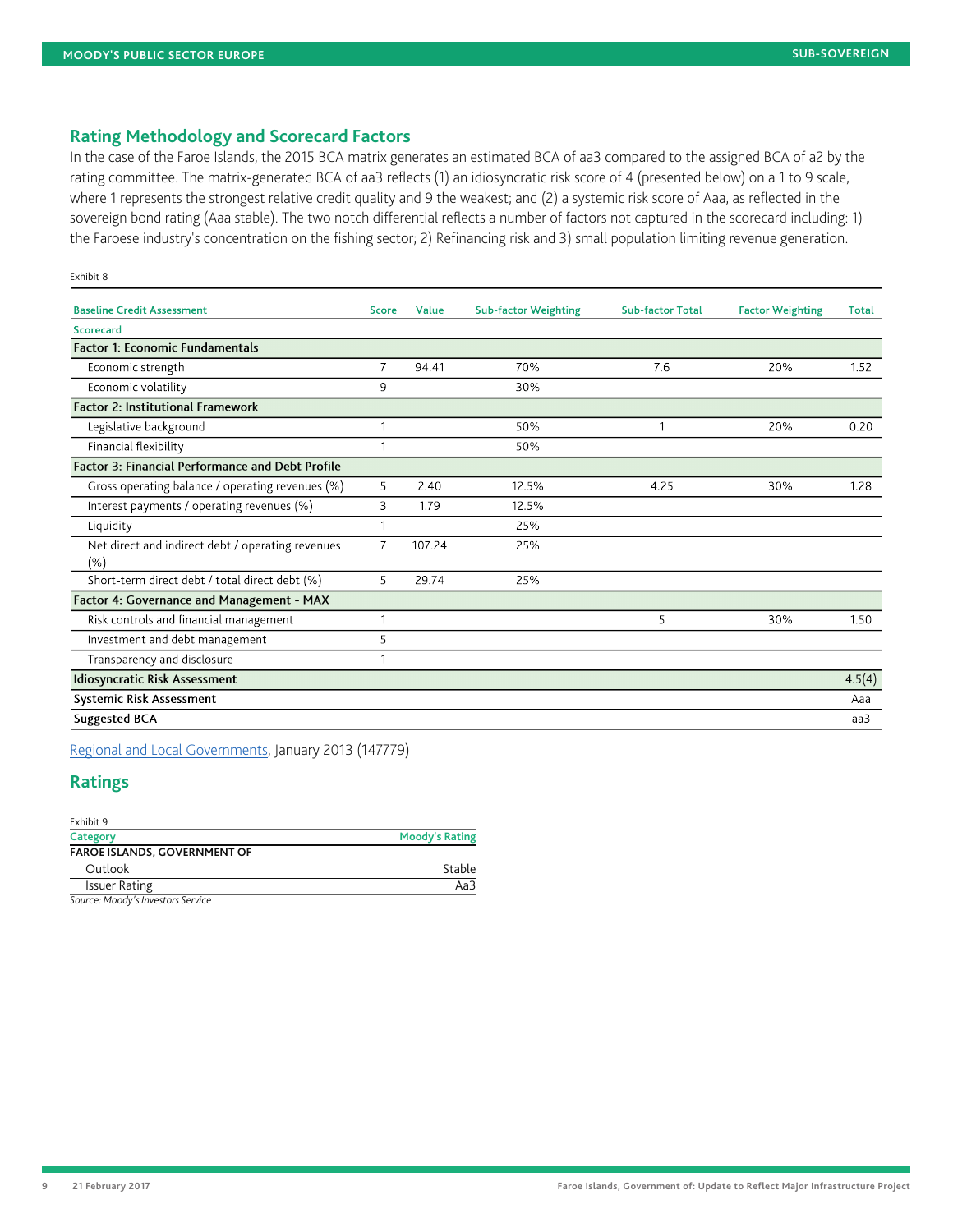### **Endnotes**

- <span id="page-9-0"></span>[1](#page-3-0) The Faroe Islands do not have a GDP deflator. Instead, the Consumer Price Index (CPI) in the Faroe Islands is used to calculate real GDP. Note that CPI has been negative between 2013-2016F.
- <span id="page-9-1"></span>[2](#page-3-1) Those persons who already pay 15% or more of their income into a pension scheme will not be required to pay more than what they already do.
- <span id="page-9-2"></span>[3](#page-3-2) See *[Nordic Local Governments: Credit quality boosted by support expectation and inherent strengths](https://www.moodys.com/researchdocumentcontentpage.aspx?docid=PBC_1028654),* published May 2016.
- <span id="page-9-3"></span>[4](#page-4-0) For more information on the division of tasks, see *[Delivery of Faroe Islands' Fiscal Plan Supports Creditworthiness](https://www.moodys.com/researchdocumentcontentpage.aspx?docid=PBC_1007947)*, published July 2015